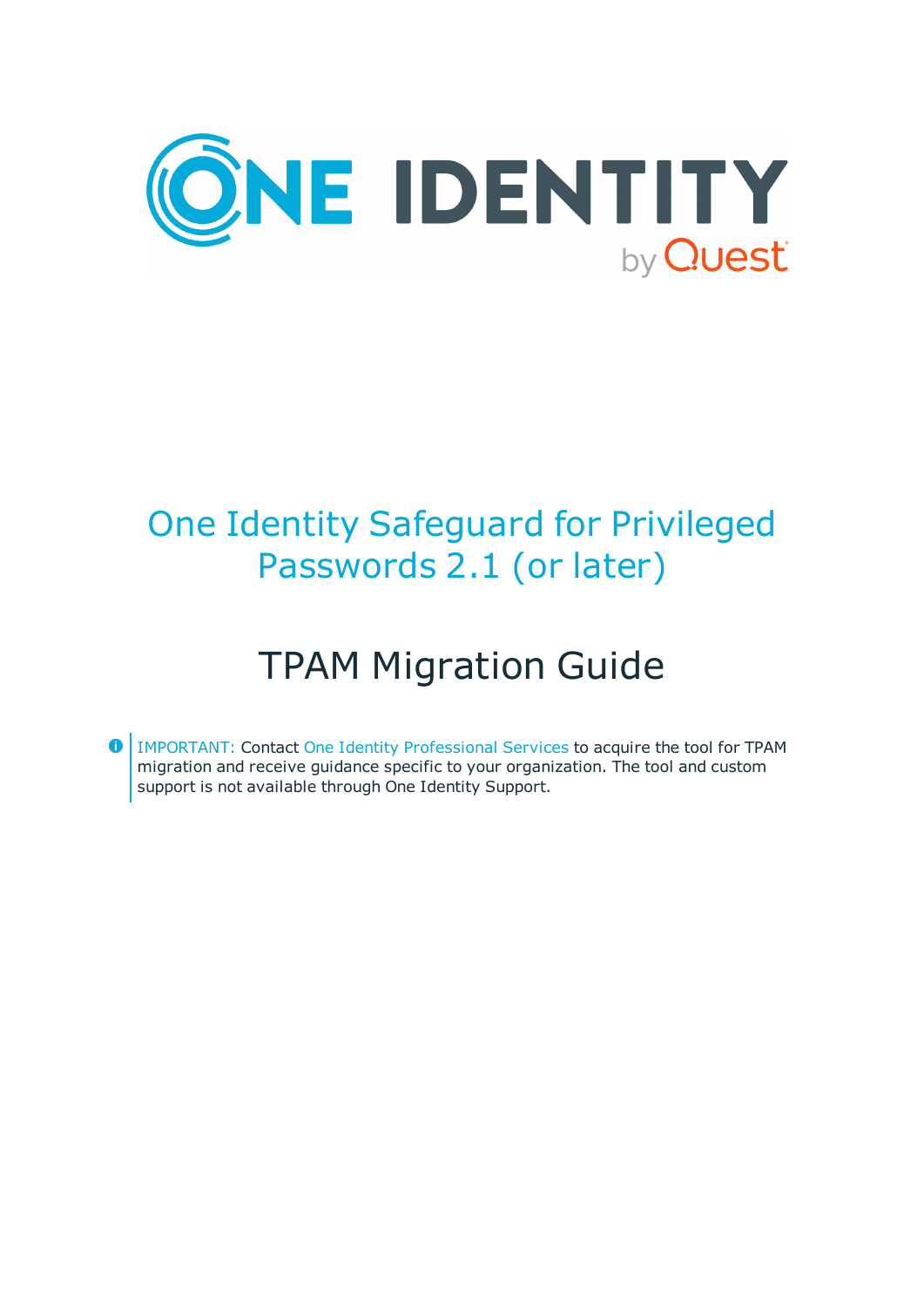#### **Copyright 2020 One Identity LLC.**

#### **ALL RIGHTS RESERVED.**

This guide contains proprietary information protected by copyright. The software described in this guide is furnished under a software license or nondisclosure agreement. This software may be used or copied only in accordance with the terms of the applicable agreement. No part of this guide may be reproduced or transmitted in any form or by any means, electronic or mechanical, including photocopying and recording for any purpose other than the purchaser's personal use without the written permission of One Identity LLC .

The information in this document is provided in connection with One Identity products. No license, express or implied, by estoppel or otherwise, to any intellectual property right is granted by this document or in connection with the sale of One Identity LLC products. EXCEPT AS SET FORTH IN THE TERMS AND CONDITIONS AS SPECIFIED IN THE LICENSE AGREEMENT FOR THIS PRODUCT, ONE IDENTITY ASSUMES NO LIABILITY WHATSOEVER AND DISCLAIMS ANY EXPRESS, IMPLIED OR STATUTORY WARRANTY RELATING TO ITS PRODUCTS INCLUDING, BUT NOT LIMITED TO, THE IMPLIED WARRANTY OF MERCHANTABILITY, FITNESS FOR A PARTICULAR PURPOSE, OR NON-INFRINGEMENT. IN NO EVENT SHALL ONE IDENTITY BE LIABLE FOR ANY DIRECT, INDIRECT, CONSEQUENTIAL, PUNITIVE, SPECIAL OR INCIDENTAL DAMAGES (INCLUDING, WITHOUT LIMITATION, DAMAGES FOR LOSS OF PROFITS, BUSINESS INTERRUPTION OR LOSS OF INFORMATION) ARISING OUT OF THE USE OR INABILITY TO USE THIS DOCUMENT, EVEN IF ONE IDENTITY HAS BEEN ADVISED OF THE POSSIBILITY OF SUCH DAMAGES. One Identity makes no representations or warranties with respect to the accuracy or completeness of the contents of this document and reserves the right to make changes to specifications and product descriptions at any time without notice. One Identity does not make any commitment to update the information contained in this document.

If you have any questions regarding your potential use of this material, contact:

One Identity LLC. Attn: LEGAL Dept 4 Polaris Way Aliso Viejo, CA 92656

Refer to our Web site ([http://www.OneIdentity.com](http://www.oneidentity.com/)) for regional and international office information.

#### **Patents**

One Identity is proud of our advanced technology. Patents and pending patents may apply to this product. For the most current information about applicable patents for this product, please visit our website at [http://www.OneIdentity.com/legal/patents.aspx](http://www.oneidentity.com/legal/patents.aspx).

#### **Trademarks**

One Identity and the One Identity logo are trademarks and registered trademarks of One Identity LLC. in the U.S.A. and other countries. For a complete list of One Identity trademarks, please visit our website at [www.OneIdentity.com/legal](http://www.oneidentity.com/legal). All other trademarks are the property of their respective owners.

#### **Legend**

**WARNING: A WARNING icon highlights a potential risk of bodily injury or property damage, for which industry-standard safety precautions are advised. This icon is often associated with electrical hazards related to hardware.**

**CAUTION: A CAUTION icon indicates potential damage to hardware or loss of data if** A **instructions are not followed.**

Safeguard TPAM Migration Guide Updated - 07 October 2020, 02:06 Version - 2.1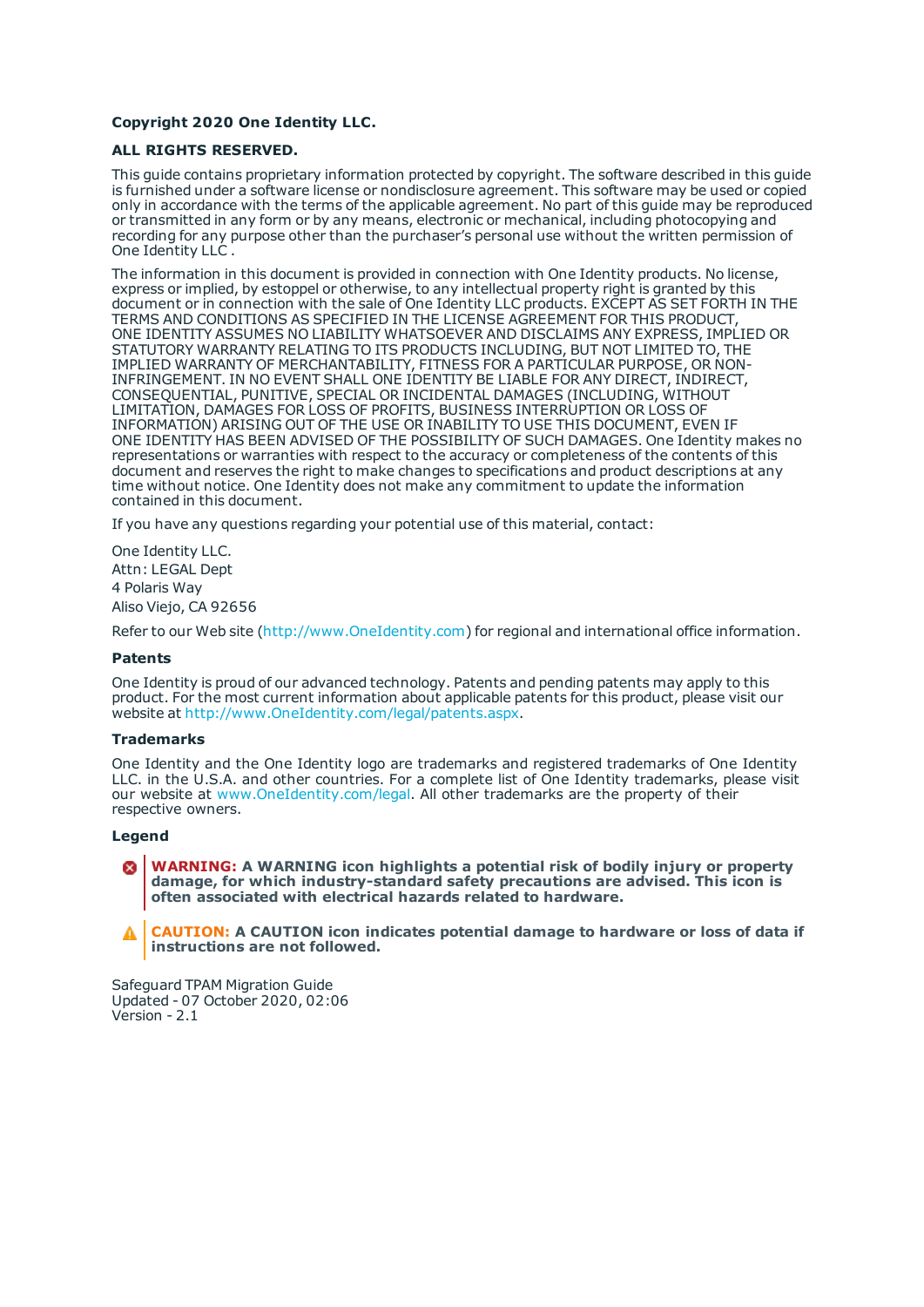## **Contents**

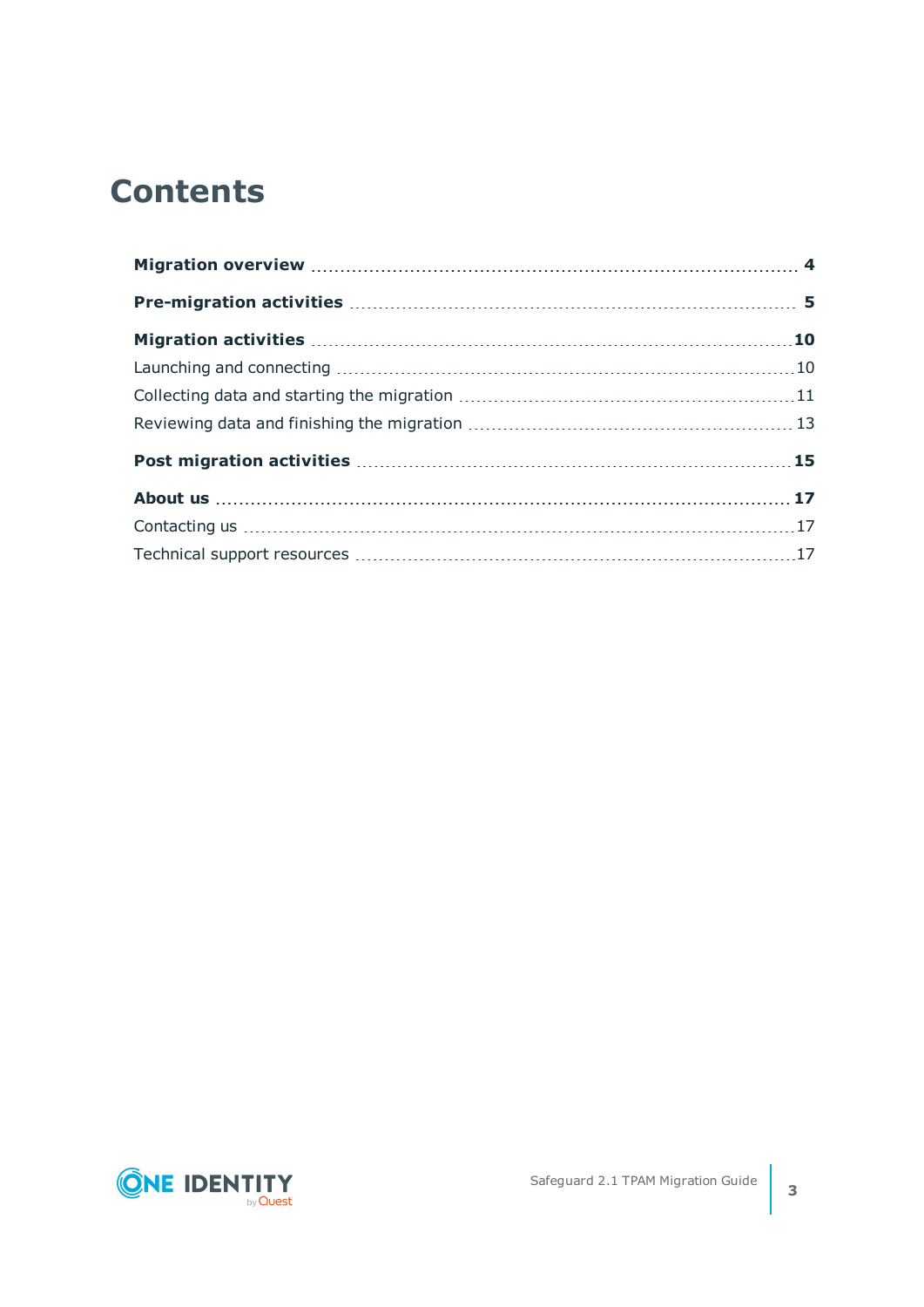# **Migration overview**

<span id="page-3-0"></span>IMPORTANT: Contact One Identity [Professional](https://support.oneidentity.com/professional-services-product-select/) Services to acquire the tool for TPAM migration and receive guidance specific to your organization. The tool and custom support is not available through One Identity Support.

The TPAM to Safeguard Migration Guide includes step-by-step instructions for migrating data from TPAM to Safeguard for Privileged Passwords as well as what to consider before and after the migration.

The following elements can be selected for migration.

- Users are migrated with default permissions. Passwords are randomly generated and are available in a .csv file.
- Accounts and Systems relationships are migrated to Safeguard. Systems (Assets) are set up on a default partition profile and Accounts are tied to the Systems (Assets) migrated.
- TPAM Collections are migrated and are assigned to Systems/Accounts in Safeguard.

#### **Versions**

The following versions are required to perform the TPAM to Safeguard migration:

- $\cdot$  TPAM 2.5.919 (or later)
- Safeguard 2.1 (or later)

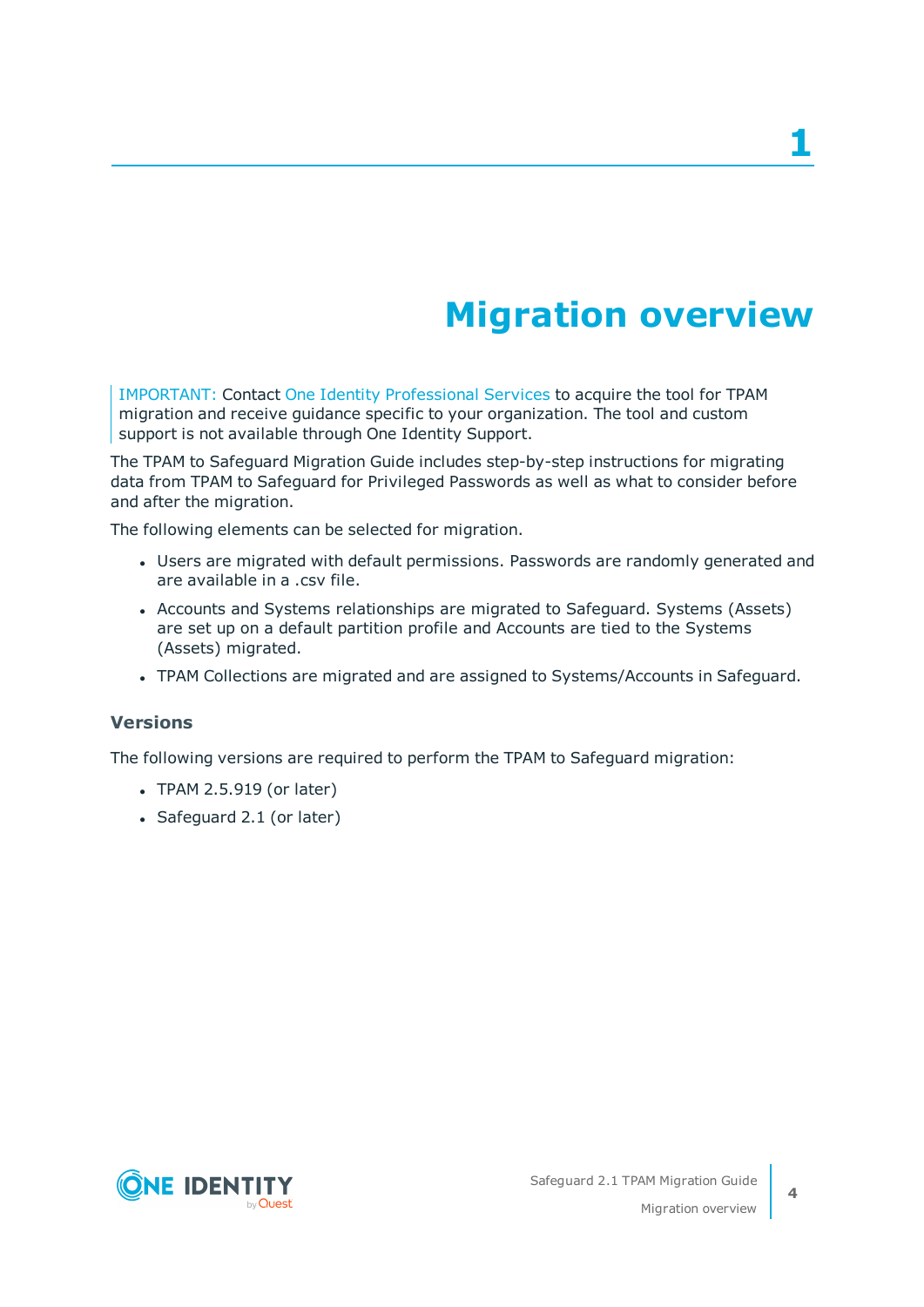# **Pre-migration activities**

<span id="page-4-0"></span>Activities to complete before performing the migration follow.

### **Timing**

Plan the timing of the migration. Once started, if you close the migration tool, the migration will stop and partial data may be migrated.

#### **Post migration considerations**

Before starting the migration, ensure you have planned for post migration activities. For more information, see Post [migration](#page-14-0) activities.

### <span id="page-4-1"></span>**Identify the order of migration**

You can migrate Systems/Accounts, Collections, and Users from TPAM all at once. Or, you can perform the migration in smaller increments by entity or records in an entity. Some Administrators prefer migrating smaller datasets because of the shorter timeframes, ease of checking smaller datasets, and impact on the organization.

Follow these guidelines as you determine how you will migrate the data:

**. Systems/Accounts**: Systems/Accounts must be migrated before Collections so the Collections can be assigned to Safeguard Systems/Accounts. Accounts can be migrated with or without passwords. For example, you may migrate Accounts without passwords, check the data, and then migrate the passwords. Or, you may want to enter passwords directly in Safeguard.

IMPORTANT: Before migrating account passwords, stop the TPAM password reset schedule to prevent the account passwords being reset by the schedule while the migration is in progress.

- <sup>l</sup> **TPAM Collections**: Collections must be migrated after Systems/Accounts so Safeguard Systems/Accounts can be assigned to Collections. Collections migration will not include files, permissions, roles, or affinity from TPAM.
- **Users:** Users can be migrated with other elements or alone. Passwords are randomly generated and are available in a .csv file you will be prompted to save before the migration is finished.

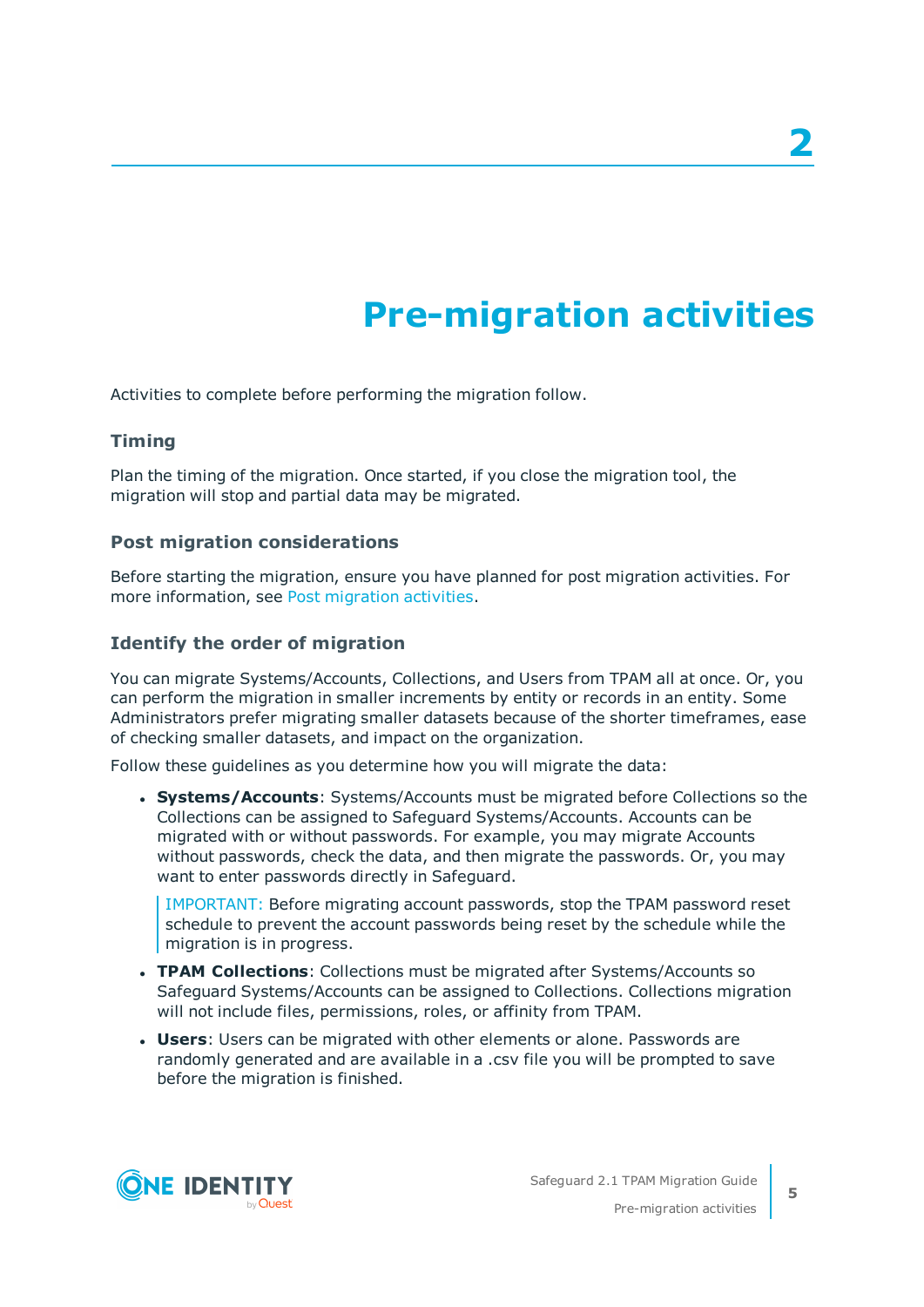### **Ensure permissions are in place**

To perform the migration, you will need the following permissions.

- TPAM permissions: The User must be a CLI (command line interface) user in TPAM with ISA permissions to pull asset account passwords in TPAM and pass the asset account passwords to Safeguard.
- Safeguard permissions: The User must have Asset Administrator, Security Policy Administrator, and User Administrator permissions in Safeguard.

#### **Secure the SSH key**

TPAM authentication requires an SSH key. You will be asked to enter the SSH key file path (for example, a .txt file) before migrating data.

### **Map platforms**

Ensure the correct platform is part of the Asset.

### **System (Assets) mapping file**

The file "platform\_mapping.json" is included with the migration tool for customization of the Systems (assets) mappings.

If Safeguard contains custom Systems, modify the mapping file to include corresponding TPAM and Safeguard Systems (assets).

#### **Syntax**

The JSON file includes a list of keys with corresponding value objects where key is the name of the System (asset) in TPAM and the corresponding value is an asset name and type from Safeguard.

"<Key>": {"PlatformType": "<SafeguardAssetType>",

"DisplayName": "<SafeguardAssetName>"},

#### **Examples**

"HP ILO2": {"PlatformType": "HPiLO",

"DisplayName": "HP iLO 2 x86"},

"HP ILO3": {

"PlatformType": "HPiLO", "DisplayName": "HP iLO 3 x86"},

"Linux": {

"PlatformType": "LinuxOther", "DisplayName": "" },

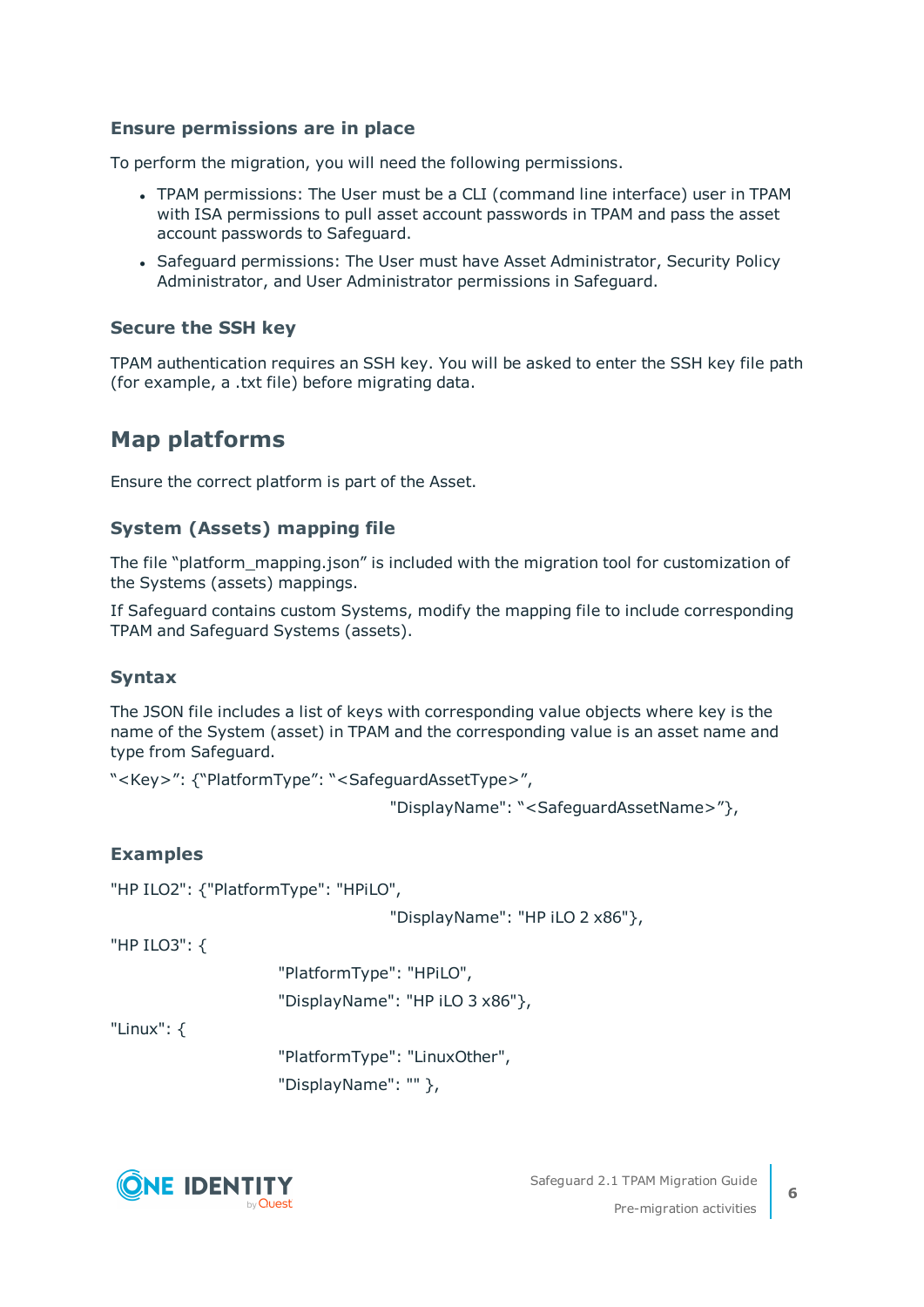If system type (PlatformType) in Safeguard is unique (for example, "Linux"), there is no need for DisplayName, but if the system type is not unique (for example, "HPiLO"), the display name needs to be added to make the target system unique.

### **TPAM assets**

A list of Safeguard assets can be obtained using Swagger: https://<Server Name Or IP>/service/core/swagger/ui/index#/Assets The list of TPAM assets follows.

#### **Table 1: TPAM assets**

| <b>AIX</b>                  |
|-----------------------------|
| <b>AIX LDAP</b>             |
| AS400                       |
| <b>BoKS</b>                 |
| <b>BoKS Linux</b>           |
| Cache Server                |
| CheckPoint SP               |
| <b>Cisco ACS</b>            |
| <b>Cisco CATOS</b>          |
| Cisco PIX                   |
| Cisco Router (tel)          |
| Cisco Router (ssh)          |
| Cyberguard                  |
| DELL IDRAC 8, 9             |
| <b>Dell Remote Access</b>   |
| <b>DPA</b>                  |
| <b>ForeScout CounterAct</b> |
| Fortinet                    |
| Fortinet 5                  |
| FreeBSD                     |
| HC <sub>3</sub>             |
| <b>HP Non-stop</b>          |

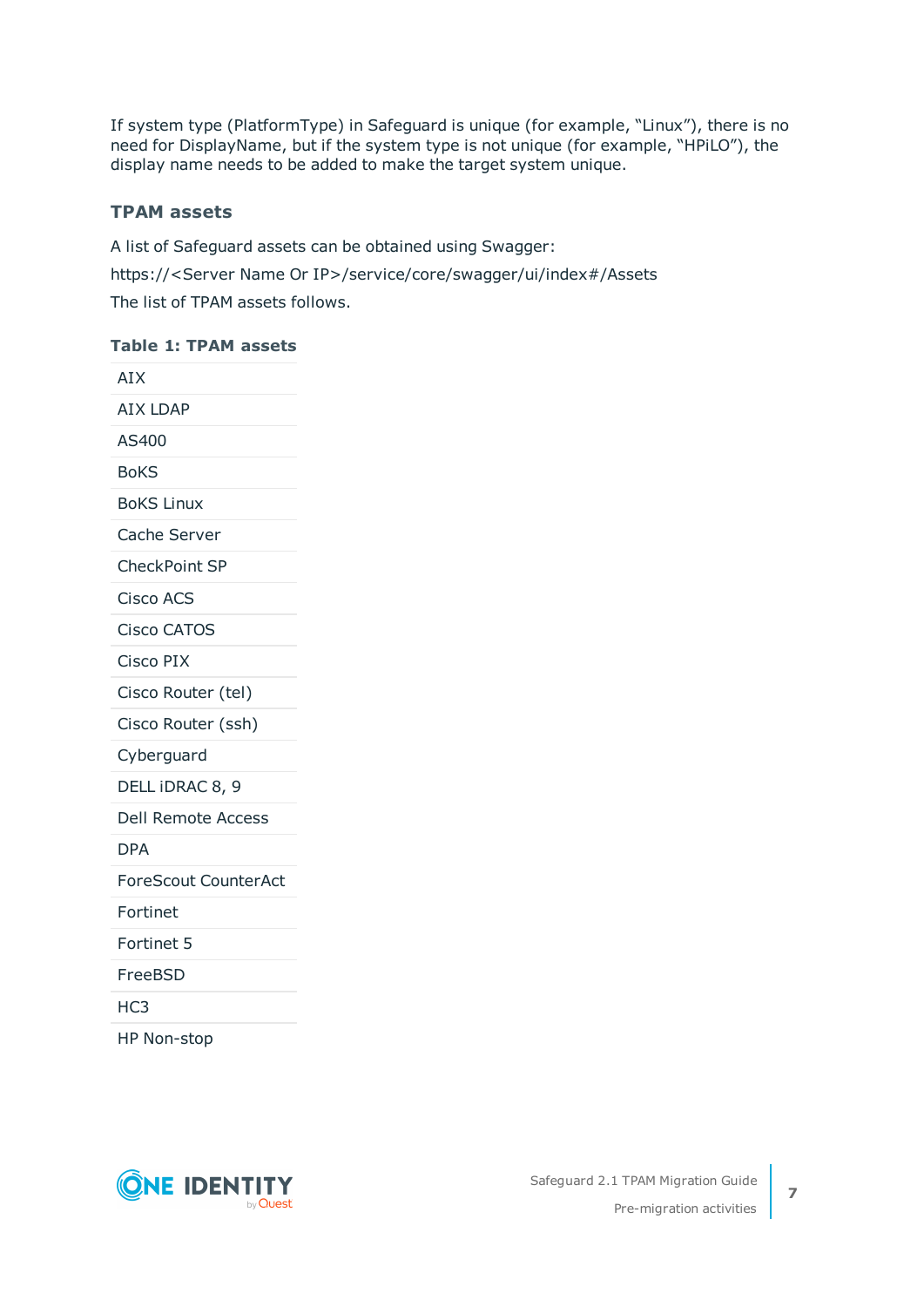HP- ILO

HP - ILO2

HP - ILO3

HP - ILO4

HP - NonStop

HP-UX

HP-UX Shadow

HP US Untrusted

IBM Datapower

IBM HMC

**JunOS** 

LDAP

LDAPS

Linux tty

Mac 10.4

Mac 10.5, 19.6

Mac 10.7 - 10.11

Mainframe

Mainframe (ACF2)

Mainframe LDAP ACF2

Mainframe LDAP RACF

Mainframe LDAP TS

Mainframe TS

MS SQL Server

MySQL

MySQL 5.6,5.7

Net App Filer

NetScreen

NIS Plus

Nokia IPSO

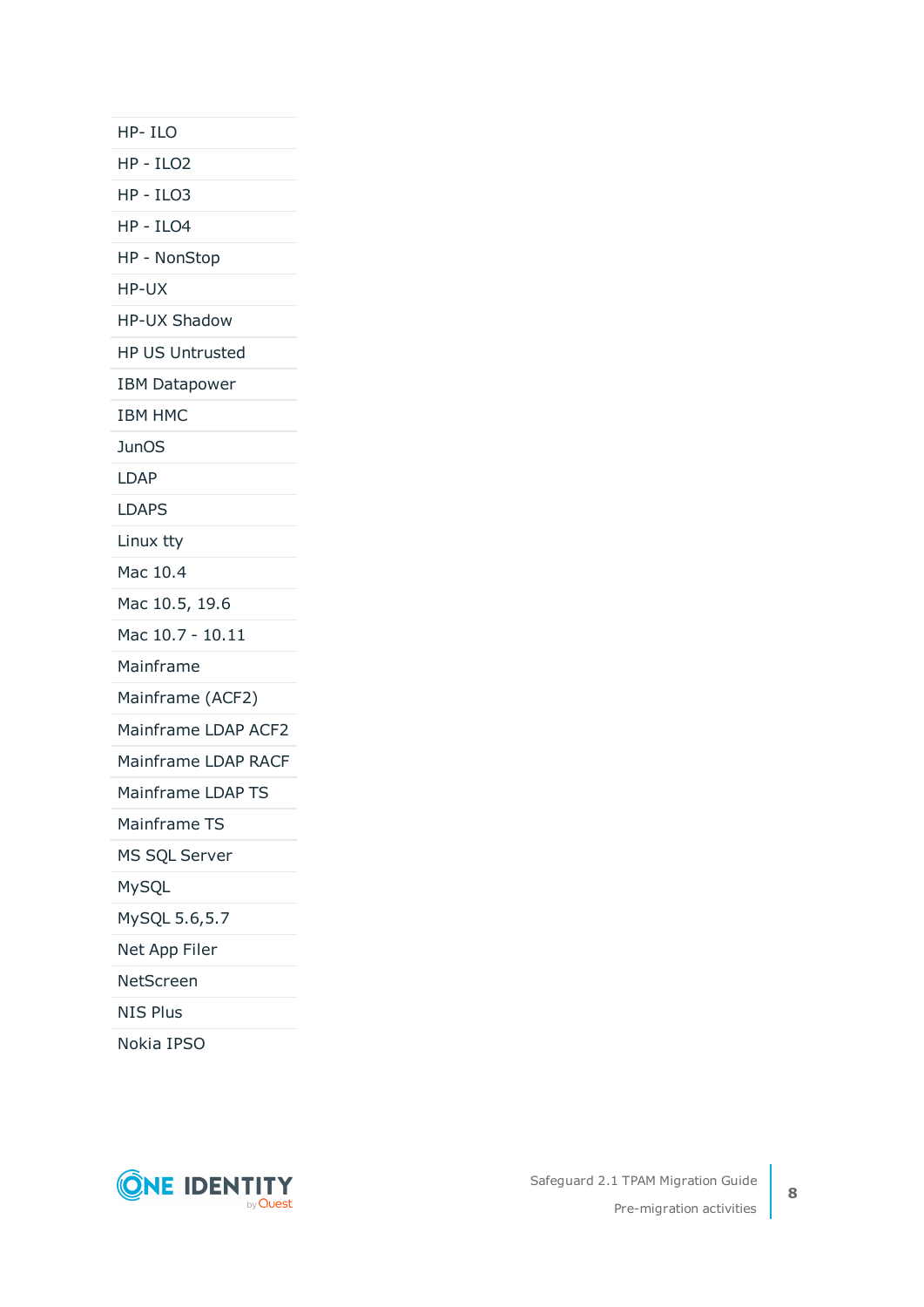Nokia IPSO 6.X

Novell NDS

OpenVMS

Oracle (Legacy)

Other

PAN-OS

POS 4690

ProxySG

PSM ICA Access

PSM Web Access

SAP

SCO

Solaris

Sonicwall (SonicOS)

SPCW

SPCW (DC)

SPCW 2

SPCW (DC) 2

SPCW Pwd

Stratus VOS

Sybase

Teradata

Tru64 Enhanced Sec.

Tru64 Untrusted

Unixware

Unixware 7.x

VMware Vsphere

Windows

Windows Active Dir

Windows Desktop

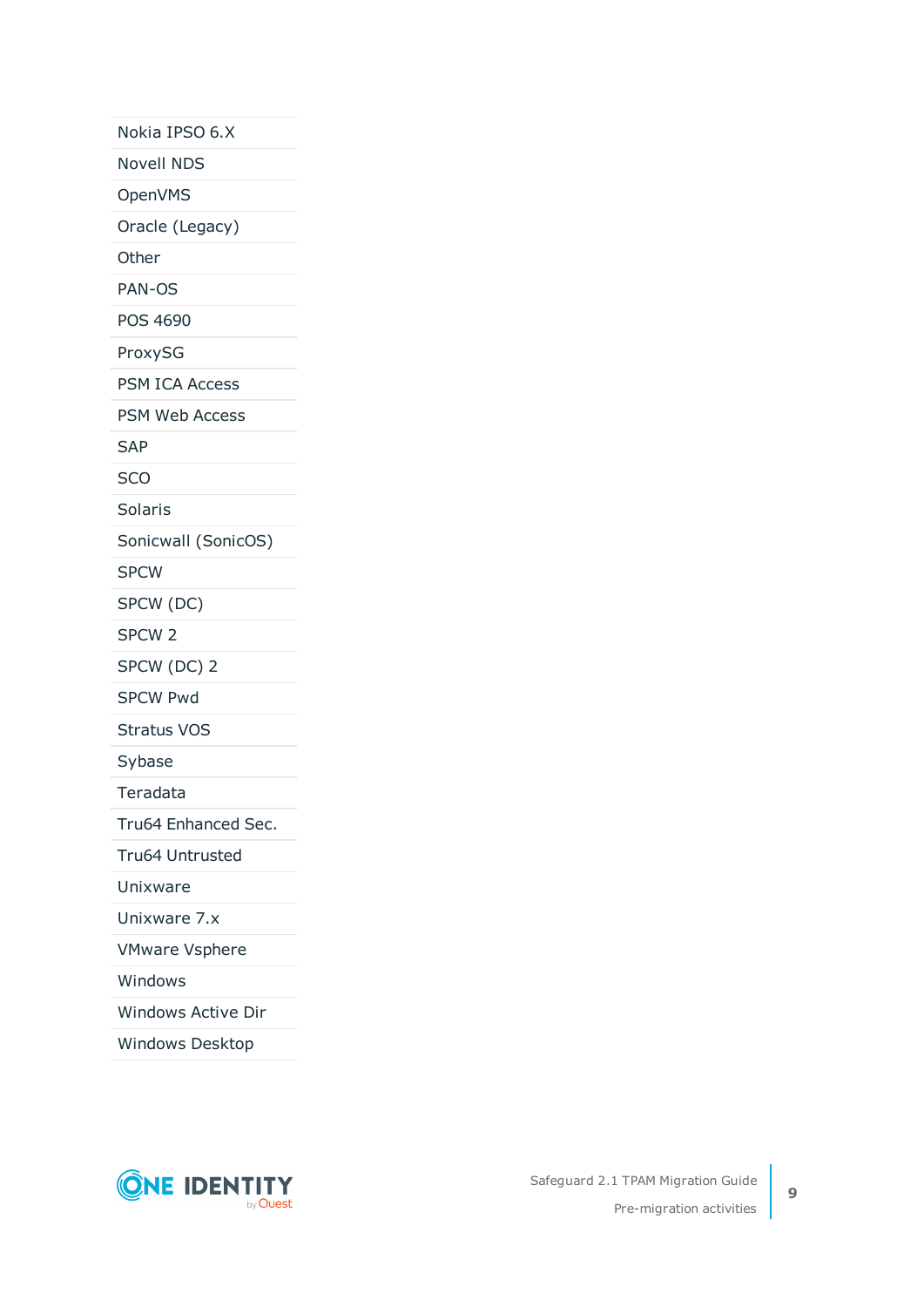# **Migration activities**

<span id="page-9-0"></span>Launching and [connecting](#page-9-1) [Collecting](#page-10-0) data and starting the migration [Reviewing](#page-12-0) data and finishing the migration

### <span id="page-9-1"></span>**Launching and connecting**

Follow the steps below to launch the One Identity Migration Tool. Make sure you have the Safeguard for Privileged Passwords and TPAM IP addresses for authentication.

- 1. Click the **One Identity Migration Tool** icon ( ) and connect to Safeguard.
	- a. In the **Appliance** field, enter or select the IP address of the Safeguard appliance.
	- b. Click **Connect** to go to the login screen.

NOTE: If the appliance does not have a secure certificate, the following standard message displays: "This site is not secure. This might mean that someone's trying to fool you or steal any info you send to the server. You should close this site immediately." If you know the site is secure, click **More information** then click **Go on to the webpage (not recommended)** to accept the certificate.

- 2. On the **One Identity Safeguard** login screen, perform the following:
	- a. Enter a user name and password that has privileges to write to Safeguard. If the privileges do not include Asset Administrator, Security Policy Administrator, and User Administrator, the following error message displays: "Sorry. You don't have sufficient rights to migrate TPAM."
	- b. After entering valid login credentials, click **Log in**.
- 3. The **One Identity Migration Tool** page displays with the **Connection** tab selected so you can connect to TPAM.

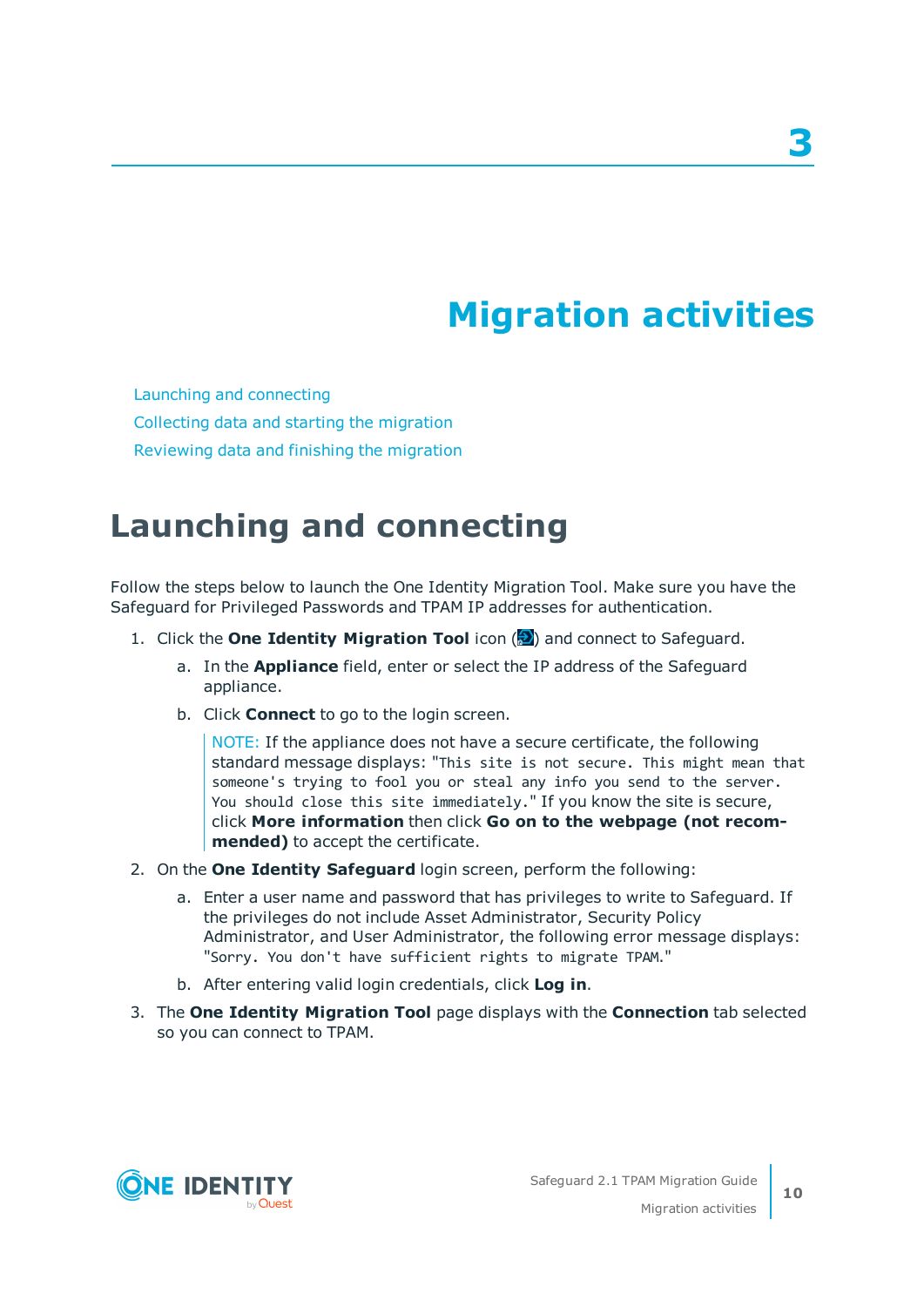- a. Complete the following fields:
	- **. TPAM Network Address:** Enter the IP address of the TPAM machine to migrate.
	- **TPAM User ID:** Enter the TPAM CLI user ID with ISA permissions to pull asset account passwords and pass them to Safeguard.
	- <sup>l</sup> **SSH Key**: TPAM authentication requires an SSH key. Click **Browse** and navigate to and select the SSH key file (for example, a .txt file).
- b. Click **Connect**. If the connection is successful, the status of Connected displays.
- <span id="page-10-0"></span>4. Continue to [Collecting](#page-10-0) data and starting the migration.

## **Collecting data and starting the migration**

After the connection is made, you will select the entities (Systems/Accounts, Collections, and Users) to migrate, review the data, and then start the migration.

- 1. After the Connected status displays on the **Connection** tab, click **Select Data to Migrate**. The **Selection** tab displays.
- 2. On the **Selection** tab, select the entities to migrate from TPAM in the order you determined earlier (see Identify the order of [migration\)](#page-4-1).

IMPORTANT: Do not migrate directory Assets and Accounts. After the migration, you can add them to Safeguard.

If you select **Accounts/Systems**, you can migrate Account passwords or not:

**.** Select **Include Passwords** to migrate the Account passwords.

IMPORTANT: You must stop the password reset schedule on TPAM so account passwords are not reset by the schedule during the migration.

- **.** Leave Include Passwords clear to not include passwords in the migration. Later, you can perform another migration of Systems/Accounts and include the passwords or you can enter the passwords directly in Safeguard.
- 3. Once the selections are made, click **Collect Data**.

The message "Collecting data" displays along with a the number of objects collected and the total objects (e.g. 2 of 7).

When collection is complete, the following message displays: "TPAM data collection complete." The number of records collected in the temporary database displays in parenthesis.

4. You can migrate all the data or select records to be migrated. To view and potentially select records:

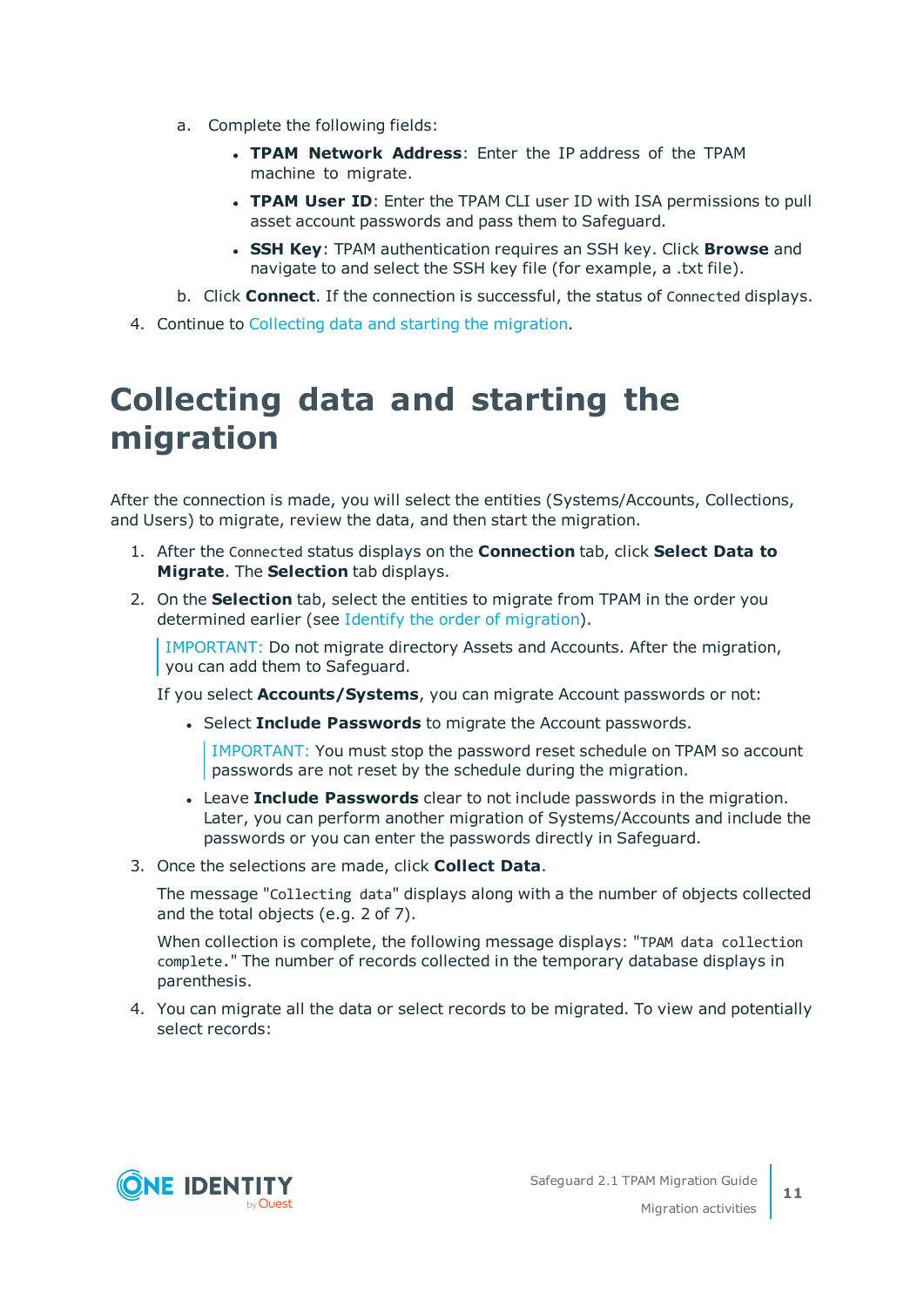- a. Click  $\mathscr{I}$ .
- b. In the search field, enter characters to search all the fields and filter the results.
- c. Select the records that you want to migrate to Safeguard, if any. If you do not select records, all the records will be migrated. To toggle between viewing selected records or all records, click **Show Only Selected** or **Show All**.

IMPORTANT: Do not migrate users that are in TPAM and Safeguard because permissions will be modified, the password will be reset, and other problems may occur.

d. Click **Save**. The number of selected records and all records display in the parenthesis.

NOTE: If you selected Systems, the number of accounts reflects the accounts for the selected Systems. For example, the collection may return 1000 Systems and 1300 accounts. If you select 300 of the 1000 Systems, there may be 500 accounts associated with the selected Systems.

- 5. Export the data to a .csv file to review the data details prior to starting the migration.
	- a. Click  $\mathbb{D}$  to export all entities or individual entities, as applicable.
	- b. Save the file in the desired location. The .csv file name identifies the data is from TPAM (for example TPAM\_Users\_Export.csv).
	- c. Review the TPAM .csv data before starting the migration. For example, you will see that a disabled designation for a **Disabled** user in TPAM carries over to Safeguard. You will also see the time zones are matched or, if there is no match, the default assigned. Columns on the right pertaining to the migration will be populated after the migration (for example, **Is Valid** and **Is Exported**).
- 6. When the data is ready to migrate, click **Start Migration**.
- 7. This message displays: "Overwrite data? Would you like to overwrite previously migrated data." Click **Yes** to overwrite the data or click **No** to migrate only data that is not already in Safeguard.

During the migration, this message displays: "Migrating data to Safeguard...".

IMPORTANT: Do not exit the migration tool. If you exit, the migration will stop and partial data may be migrated. If you do exit, you will need to start the migration again and overwrite existing Safeguard data.

When the migration data is ready for your review, this message displays "Migration Complete." The number in parenthesis is the total migrated and the second represents all the records originally collected from TPAM. The bar represents the number of successful records (green), overwritten (yellow), and failed (red).

8. When the migration processing is done, continue to [Reviewing](#page-12-0) data and finishing the [migration.](#page-12-0)

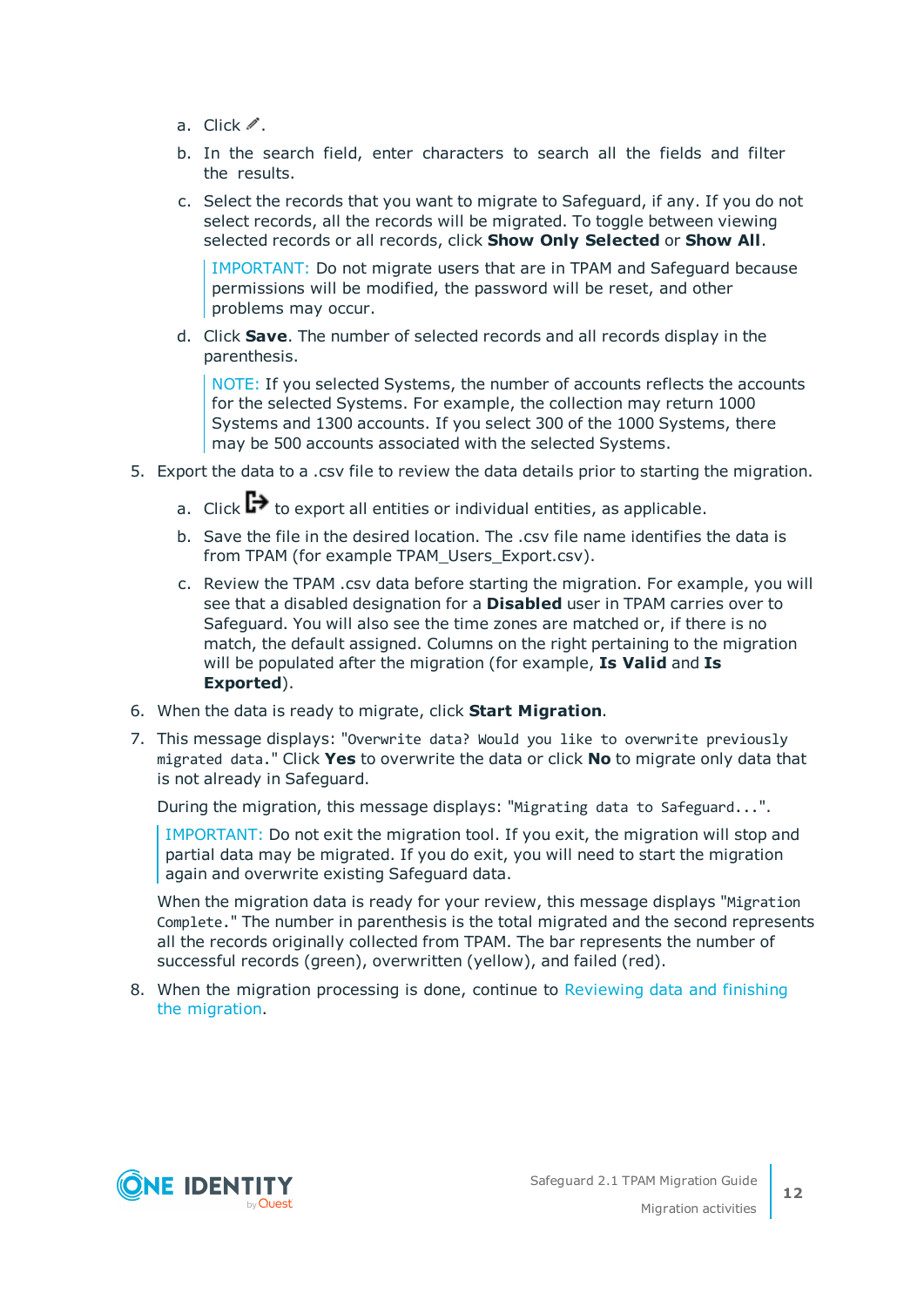## <span id="page-12-0"></span>**Reviewing data and finishing the migration**

In the previous steps, the data was migrated from the temporary database to Safeguard for Privileged Passwords and this message displayed: "Migration Complete." Next, review the migration result, save passwords, and finish the migration.

- 1. Click  $\bullet$  to see the following information:
	- The first line shows the number of total records, records successfully migrated, failures, and records over-written.
	- The following icons show the results for each record.



 $\bullet$  Failure: The data did not migrate to Safeguard.



- 2. Export the data to a .csv file to review the data details and migration process information.
	- a. Click  $\Box$  to export all entities or individual entities, as appropriate.
	- b. Save the file in the desired location. The .csv file name identifies the data is from Safeguard (for example SGUsers Export.csv).
	- c. Review the .csv data file before finishing the migration. In addition to all the records migrated from TPAM to Safeguard, the columns on the right display migration information, including passwords. The order of the fields (below) may be slightly different based on the entity you selected.
		- <sup>l</sup> **Is Valid** is **TRUE** if the data is valid per the checks or **FALSE** if, for example, there is an error mapping data.
		- <sup>l</sup> **Is Exported** is **TRUE** if the data was exported to Safeguard or **FALSE** if the data was not exported.
		- <sup>l</sup> **Is Already Exists** is **FALSE** if the data was not in Safeguard or **TRUE** if the data was in Safeguard at the time of migration.
		- **. Is Selected** is **TRUE** for each record selected for migration by the user (or System if all records are migrated) and **FALSE** for records not selected.
		- <sup>l</sup> **Error Message** describing any errors encountered in the migration.
		- **.** Is Failed is FALSE if there is no error message or TRUE if there is an error message.
		- **Password** lists the generated user passwords.

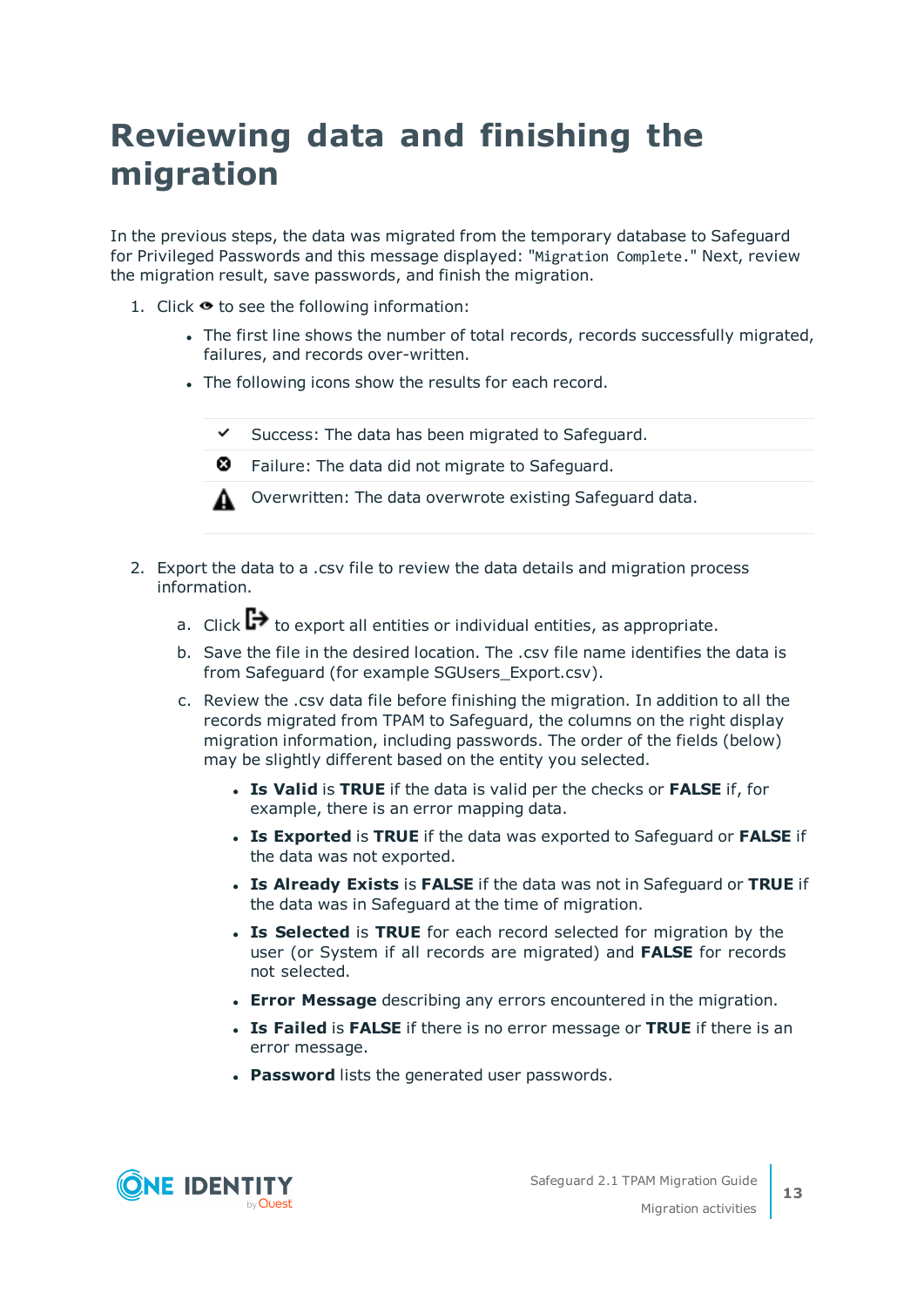d. Save the .csv file so the Administrator can supply the generated passwords to the users, as needed.

IMPORTANT: The password information is not retained after you complete the next step so the .csv file must be saved now.

- 3. To finish the migration, click **Done** on the **One Identity Migration Tool** page.
- 4. This message reminds you to export the .csv file displays: "Export Data. Would you like to export any migration data before finishing? User password information won't be retained after closing." If you have saved the migration .csv file, click **No** to finish the migration.

You are returned to the **Connection** tab. You can start another migration, if desired. Or, you can sign out or close the utility.

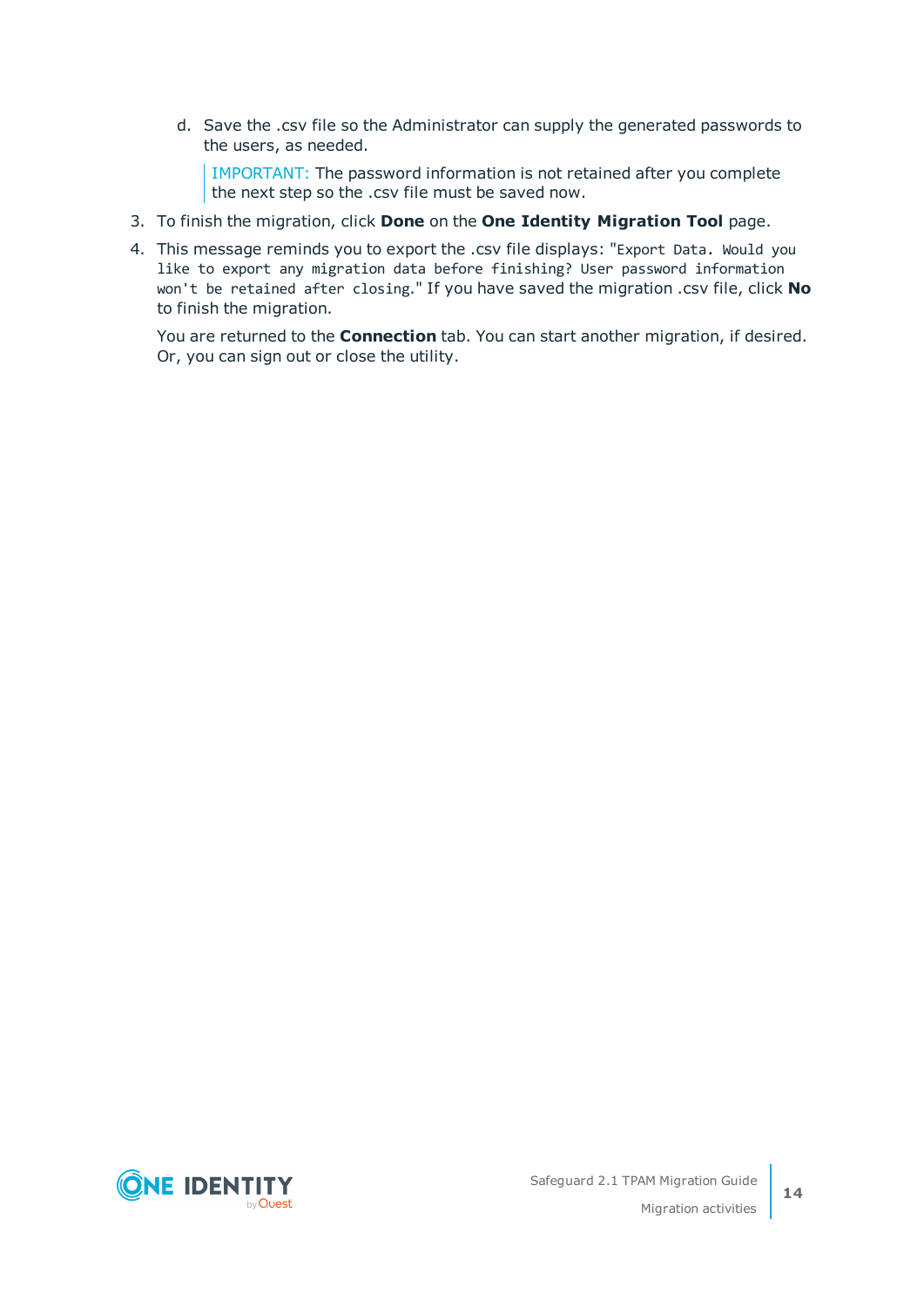# **Post migration activities**

<span id="page-14-0"></span>After the migration, Administrators may have activities to complete based on migration decisions and organizational procedures. The list that follows offers considerations for post migration activities.

- Users
	- Permissions: The migration utility set user permissions to defaults. If necessary, change the defaults after the migration for users and groups.
	- Passwords: Distribute the randomly generated user passwords collected in the .csv file, as needed.
- Assets (Systems in TPAM)
	- Asset account passwords: If the passwords were not migrated, set up passwords in Safeguard.
	- Directory assets or accounts: Use the Safeguard wizard to add directory assets and accounts to Safeguard.
	- Partitions: All migrated assets are placed in Safeguard's default partition profile. Change partitions, as necessary. TPAM partition data (including Users, Assets, Accounts, and so on) may need to be added to Safeguard.
	- Operating system platforms: Check the operating systems to ensure matches identified as "other" are assigned correctly in Safeguard.
- Services and configurations the Administrators may want to consider adding or updating in Safeguard after the migration follow:
	- Access policy data
	- Account discovery
	- Affinity data
	- Archive servers / logs
	- Authentication services
	- Batch processing
	- Custom platforms
	- File or file group data
	- Generic integration



**4**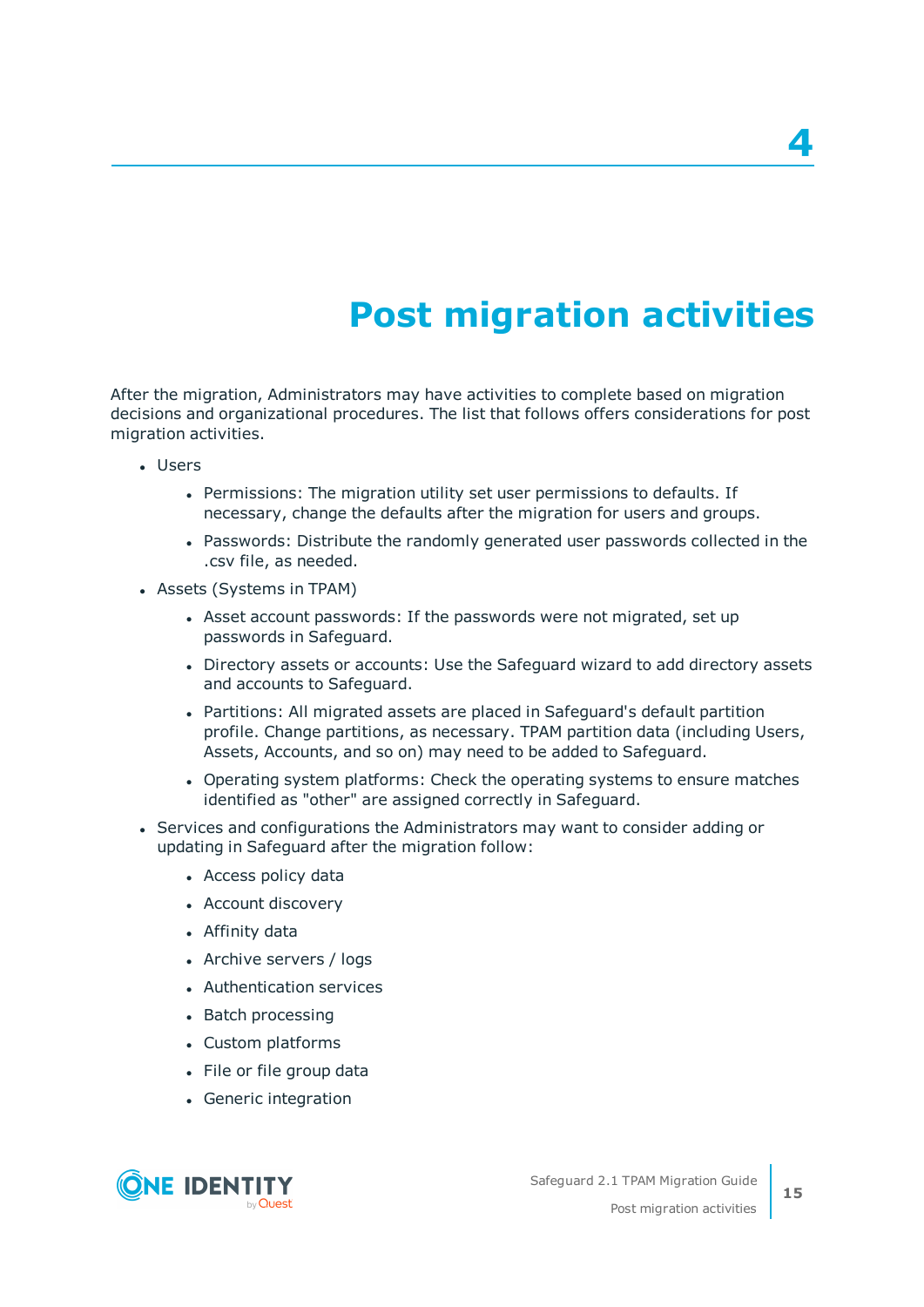- ISA policy
- LDAP integration
- Messages of the day
- Password cache
- Password check and change profiles
- PSM connection profiles
- PSM connection profiles data
- Reporting data
- Research
- Restricted commands / management
- Schedulers or jobs
- Schedules
- Session logs data
- Session(s) data
- Templates
- Ticketing system
- Users that are not local (for example, externally primary authenticated users)